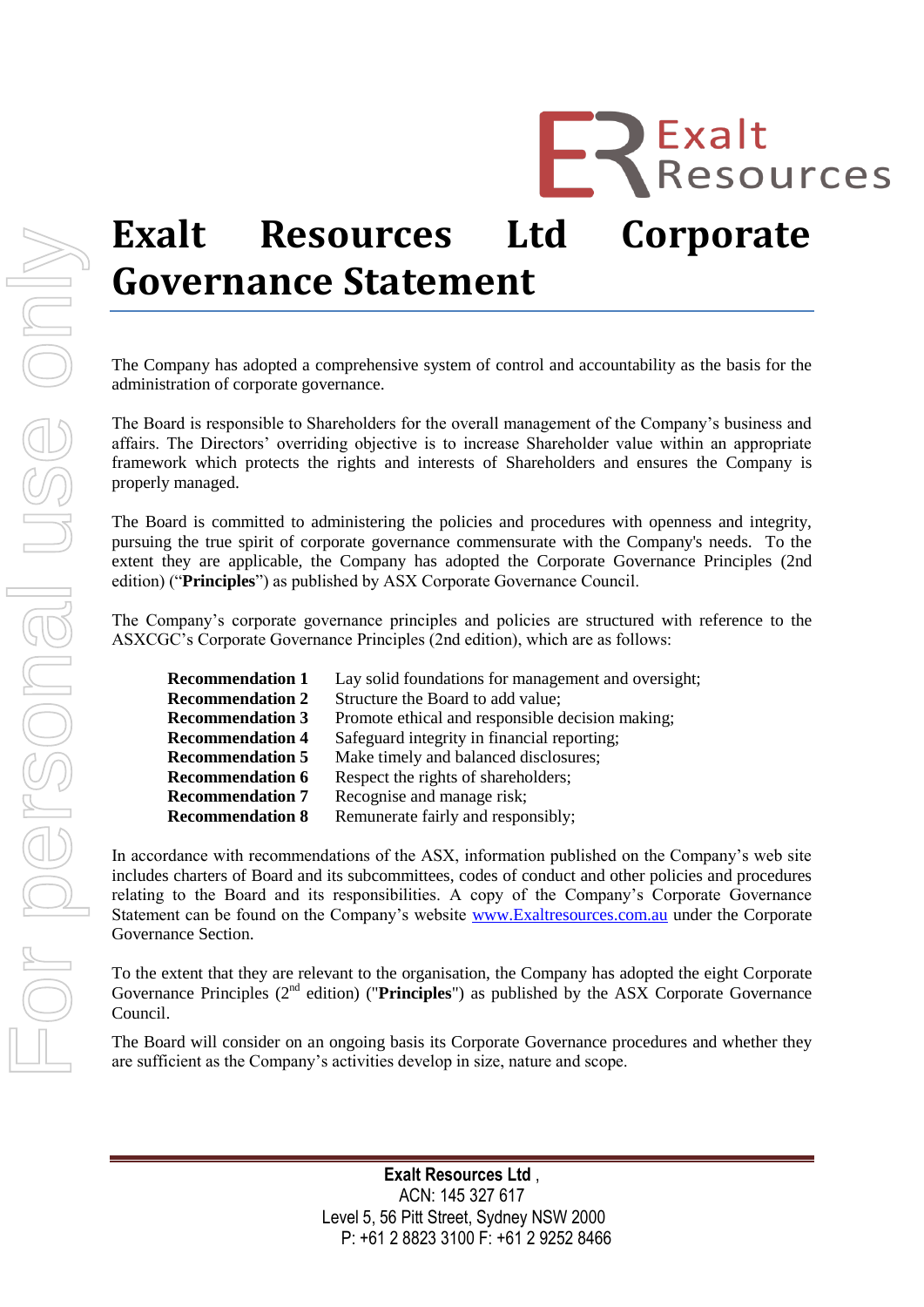The Board sets out below its "if not, why not" report. Where the Company's corporate governance practices follow a recommendation, the Board has made appropriate statements reporting on the adoption of the recommendation. Where, after due consideration, the Company's corporate governance practices depart from a recommendation, the Board has offered full disclosure and reason for the adoption of its own practice, in compliance with the "if not, why not" regime.

The table below summarises the eight principles and recommendations (P&R) and those recommendations not adopted by the Company.

|                    | ASX<br>$P & R^1$ | If not, why<br>not <sup>2</sup> |                    | <b>ASX</b><br>P & R <sup>1</sup> | If not,<br>why not $\hat{}$ |
|--------------------|------------------|---------------------------------|--------------------|----------------------------------|-----------------------------|
| Recommendation 1.1 |                  |                                 | Recommendation 4.3 |                                  |                             |
| Recommendation 1.2 |                  |                                 | Recommendation 4.4 |                                  |                             |
| Recommendation 1.3 |                  |                                 | Recommendation 5.1 |                                  |                             |
| Recommendation 2.1 |                  |                                 | Recommendation 5.2 |                                  |                             |
| Recommendation 2.2 |                  |                                 | Recommendation 6.1 |                                  |                             |
| Recommendation 2.3 | ✓                |                                 | Recommendation 6.2 |                                  |                             |
| Recommendation 2.4 |                  |                                 | Recommendation 7.1 |                                  |                             |
| Recommendation 2.5 | ✓                |                                 | Recommendation 7.2 |                                  |                             |
| Recommendation 2.6 |                  |                                 | Recommendation 7.3 |                                  |                             |
| Recommendation 3.1 |                  |                                 | Recommendation 7.4 |                                  |                             |
| Recommendation 3.2 |                  |                                 | Recommendation 8.1 |                                  |                             |
| Recommendation 3.3 |                  |                                 | Recommendation 8.2 |                                  |                             |
| Recommendation 3.4 |                  |                                 | Recommendation 8.3 |                                  |                             |
| Recommendation 3.5 |                  |                                 | Recommendation 8.4 |                                  |                             |
| Recommendation 4.1 |                  |                                 |                    |                                  |                             |
| Recommendation 4.2 |                  |                                 |                    |                                  |                             |

#### **Notes**

- **1** Indicates where the Company has followed the Principles and Recommendations.
- **2** Indicates where the Company has provided "if not, why not" disclosure.

*Recommendation 1.2: Companies should disclose the process for evaluating the performance of senior executives.*

#### **Disclosure:**

As contained in the Company's Corporate Governance Statement, the Chairman will review the performance of all Senior Executives on an ongoing basis by way of informal meetings and report is findings to the Board.

*Recommendation 1.3: Companies should provide the information indicated in the Guide to reporting on Principle 1.*

# **Disclosure:**

A summary of the Company's Board Charter and functions reserved for the Board and Executive Chairman is available on the Company's website at [www.Exaltresources.c](http://www.forgeresources./)om.au under the section marked Corporate Governance.

*Recommendation 2.2: The Chair should be an independent director.*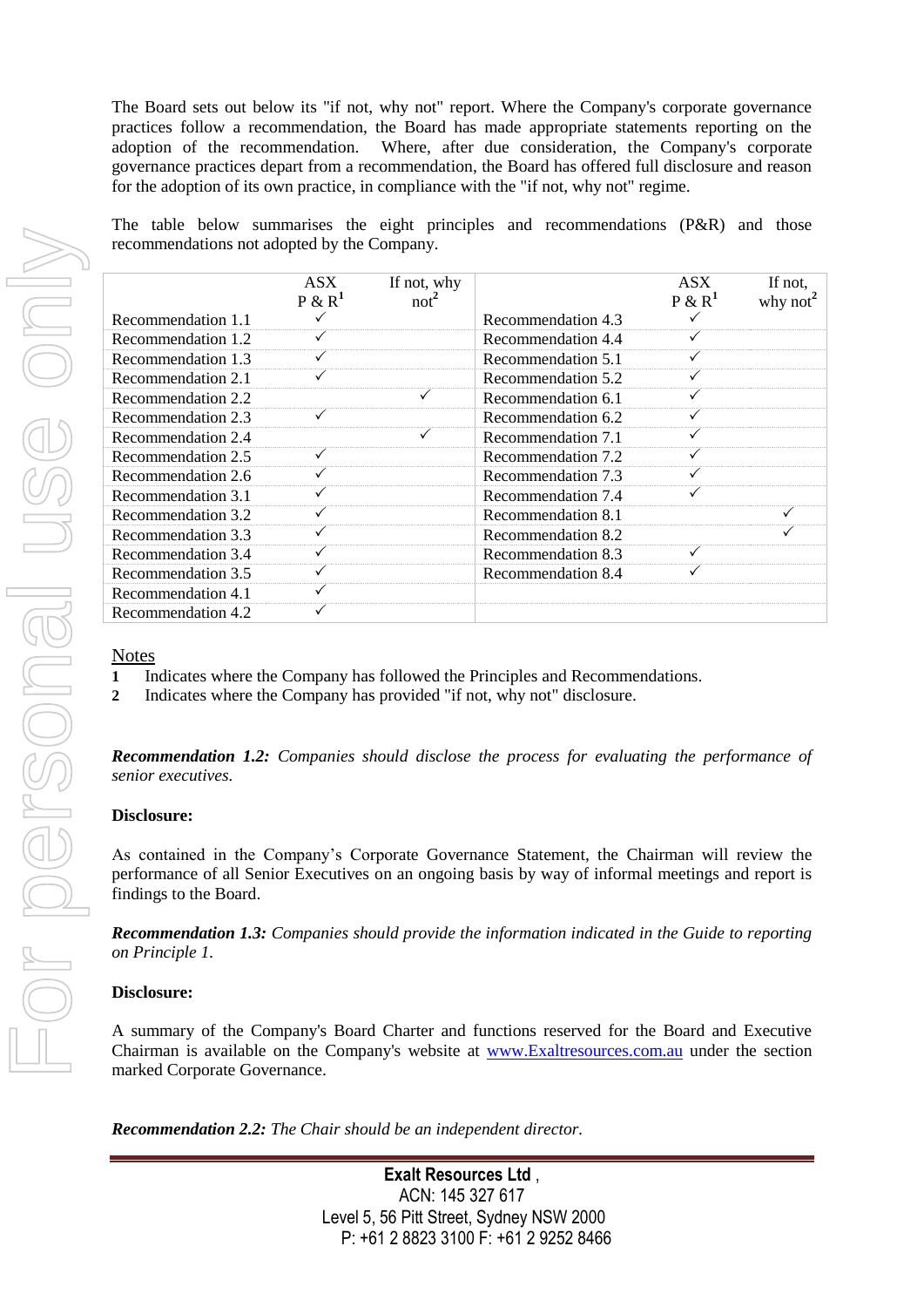## **Notification of Departure:**

The Chair, Emmanuel Correia is considered not to be an independent Director by virtue that his role may require him to perform certain executive function on behalf of the Company from time to time.

## **Explanation for Departure**

The Board believes that the composition of the Board is both appropriate and acceptable at this stage of the Company's development and includes an appropriate mix of skills and expertise, relevant to the Company's current business. The Board will seek to recruit additional executive resources commensurate with its increased level of activity.

*Recommendation 2.4: The board should establish a nomination committee.*

#### **Notification of Departure:**

The Company has not established a separate Nomination Committee.

## **Explanation for Departure:**

The full Board considers those matters that would usually be the responsibility of a nomination committee.

Given the size of the Board and the Company's current operations, the Board considers that no efficiencies or other benefits would be gained by establishing a separate committee. Items that are usually required to be discussed by a Nomination Committee are marked as separate agenda items at Board meetings when required. When the Board convenes as the Nomination Committee it will operate under the Nomination Committee Charter. The Nomination Committee Charter provides for the Board to meet at least annually and otherwise as required.

*Recommendation 2.5: Companies should disclose the process for evaluating the performance of the Board, its committees and individual Directors.*

#### **Disclosure:**

The full Board, in its capacity as the Nomination Committee, is responsible for evaluating the performance of the Board, its committees and individual Directors. The Board, committees and individual Directors are evaluated annually by way of informal meetings. If required the Board may also engage the services of independent performance evaluation consultants to assist in the evaluation of all or some of its directors.

*Recommendation 2.6: Companies should provide the information indicated in the Guide to Reporting on Principle 2.*

#### **Disclosure:**

The independent Directors are Shane Hartwig and Jim Malone. The Directors are independent as they are non-executive Directors who are not a members of management and who are free of any business or other relationship that could materially interfere with, or could reasonably be perceived to materially interfere with, the independent exercise of his judgment.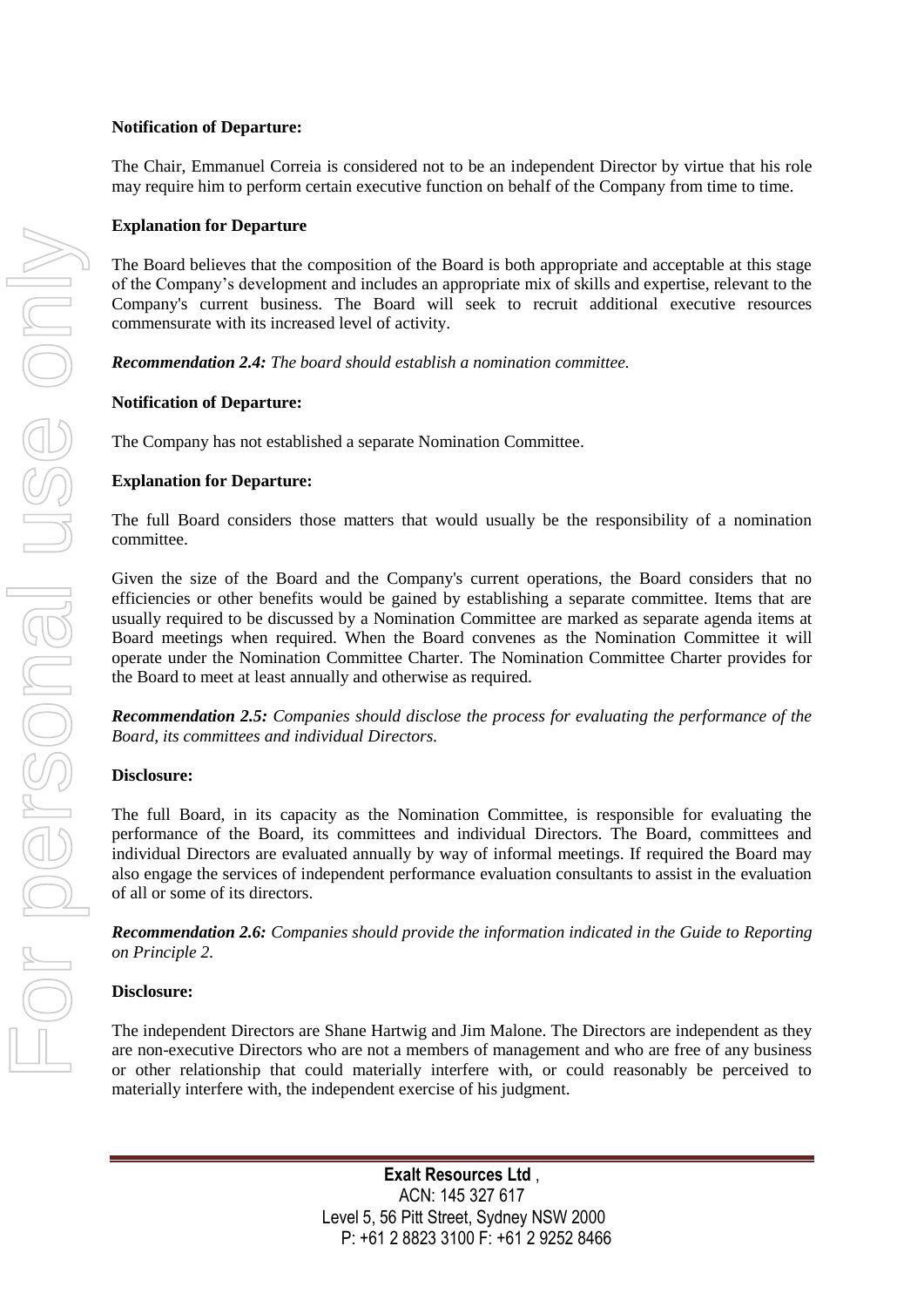To assist Directors with independent judgement, it is the Board's policy that the Directors may seek independent professional advice at the Company's expense, subject to prior consultation with the Chair of the Board.

The full Board carries out the role of the Nomination Committee. To assist the Board to fulfil its function as the Nomination Committee, it has adopted a Remuneration and Nomination Committee Charter, which is publicly available on the Company's website under the section marked Corporate Governance.

In determining candidates for the Board, the full Board in its capacity as the Nomination Committee follows a prescribed procedure which is publicly available on the Company's website at [www.Exaltresources.c](http://www.forgeresources./)om.au under the section marked Corporate Governance.

The Board recognises that Board renewal is critical to performance and the impact of Board tenure on succession planning. Under the Company's Constitution, if there are 3 or more Directors then one third of the Directors (excluding the Managing Director) must retire at every annual general meeting. Retiring directors are eligible for re-election. Re-appointment of Directors is not automatic.

*Recommendation 3.2: The entity has established a policy concerning diversity and has disclosed the policy or a summary of that policy. The policy includes requirements for the board to establish measurable objectives for achieving gender diversity and for the board to assess annually both the objectives and progress in achieving them.*

Exalt is in the process of formulating its Diversity Policy in advance of its adoption in the 2012 financial year. This policy will outline the Company's commitment to diversity and the active steps the Company will take in implementing the policy, commensurate with a company of its size and the industry with which it operates.

*Recommendation 3.3: The entity has disclosed in the annual report the measurable objectives for achieving gender diversity set by the board in accordance with the diversity policy and progress towards achieving them.*

*Recommendation 3.4: The entity has disclosed in the annual report the proportion of women employees in the whole organization, women in senior executive positions and women on the board.*

As these recommendations come into effect for the 2012 financial year, the Company will disclose in its 2012 annual report the requirements of Recommendations 3.3 and 3.4.

*Recommendation 3.5: Companies should provide the information indicated in the* Guide to reporting on Principle 3.

# **Disclosure:**

Exalt has established a Code of Conduct and a Share Trading policy which all executives and employees are expected at a minimum to follow. The Company's Code of Conduct and Share Trading policy is available on the Company's website at [www.Exaltresources.c](http://www.forgeresources./)om.au under the section marked Corporate Governance.

The Company will include its Diversity Policy into its Corporate Governance Plan when it is finalised and adopted by the board.

*Recommendation 4.4: Companies should provide the information indicated in the* Guide to reporting on Principle 4.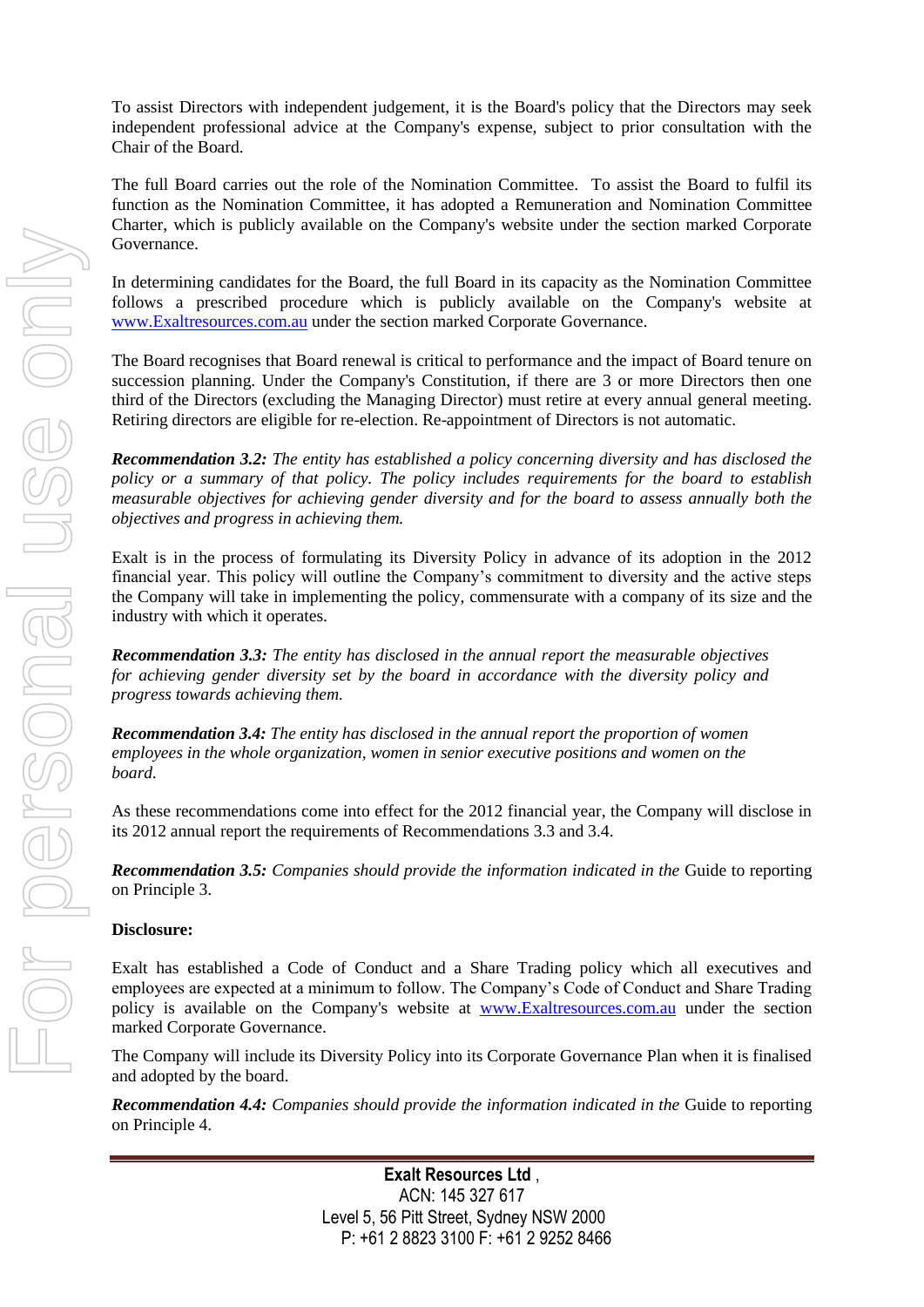## **Disclosure:**

The Company has a Risk Management Policy and an Audit and Risk Management Committee Charter, a copy of which is available on the Company's website at [www.Exaltresources.c](http://www.forgeresources./)om.au under the section marked Corporate Governance.

*Recommendation 5.2: Companies should provide the information indicated in the Guide to reporting on Principle 5.*

## **Disclosure:**

A summary of the Company's policy to guide compliance with ASX Listing Rule disclosure is available on the Company's website at [www.Exaltresources.c](http://www.forgeresources./)om.au under the section marked Corporate Governance.

*Recommendation 6.2: Companies should provide the information indicated in the Guide to reporting on Principle 6*.

#### **Disclosure:**

A summary of the Company's shareholder communication strategy is available on the Company's website at [www.Exaltresources.c](http://www.forgeresources./)om.au under the section marked Corporate Governance.

*Recommendation 7.3: the Board should disclose whether it has received assurance from the chief executive officer (or equivalent) that the declaration provided in accordance with section 295A of the Corporations Act is founded on a sound system of risk management and internal control and that the system is operating effectively in all material respects in relation to financial reporting.* 

Once the Company is listed on the ASX, the Board intends to seek written assurance from the Chairman and CFO (or equivalent) in relation to the above statement.

*Recommendation 7.4: Companies should provide the information indicated in the* Guide to Reporting on Principle 7.

The Company has established an Audit and Risk Management Committee to monitor and review on behalf of the Board the system of risk management which the Group has established. This system aims to identify, assess, monitor and manage operational and compliance risks.

In addition the Company has established a Risk Management policy to ensure that procedures are in place to identify, monitor and report on risks facing the Company.

A copy of the Audit and Risk Management Charter and the Risk Management policy is available on the Company's website at [www.Exaltresources.c](http://www.forgeresources./)om.au under the section marked Corporate Governance.

*Recommendation 8.1: The Board should establish a Remuneration Committee.*

*Recommendation 8.2*: *The remuneration committee is structured so that it:*

- *consists of a majority of independent directors*
- *is chaired by an independent chair*
- *has at least three members.*